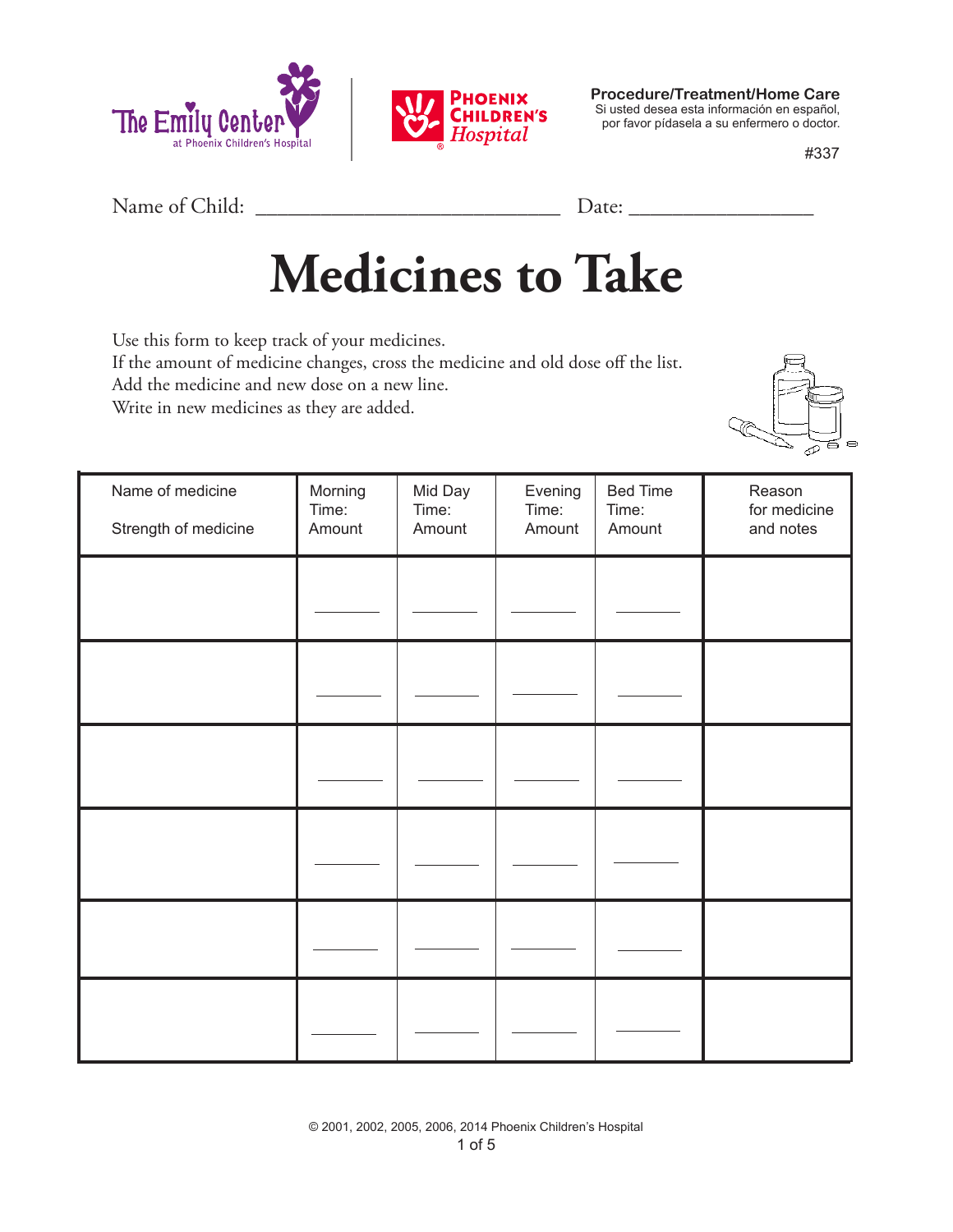| Name of medicine<br>Strength of medicine | Morning<br>Time:<br>Amount | Mid Day<br>Time:<br>Amount | Evening<br>Time:<br>Amount | <b>Bed Time</b><br>Time:<br>Amount | Reason<br>for medicine<br>and notes |
|------------------------------------------|----------------------------|----------------------------|----------------------------|------------------------------------|-------------------------------------|
|                                          |                            |                            |                            |                                    |                                     |
|                                          |                            |                            |                            |                                    |                                     |
|                                          |                            |                            |                            |                                    |                                     |
|                                          |                            |                            |                            |                                    |                                     |
|                                          |                            |                            |                            |                                    |                                     |
|                                          |                            |                            |                            |                                    |                                     |
|                                          |                            |                            |                            |                                    |                                     |
|                                          |                            |                            |                            |                                    |                                     |
|                                          |                            |                            |                            |                                    |                                     |
|                                          |                            |                            |                            |                                    |                                     |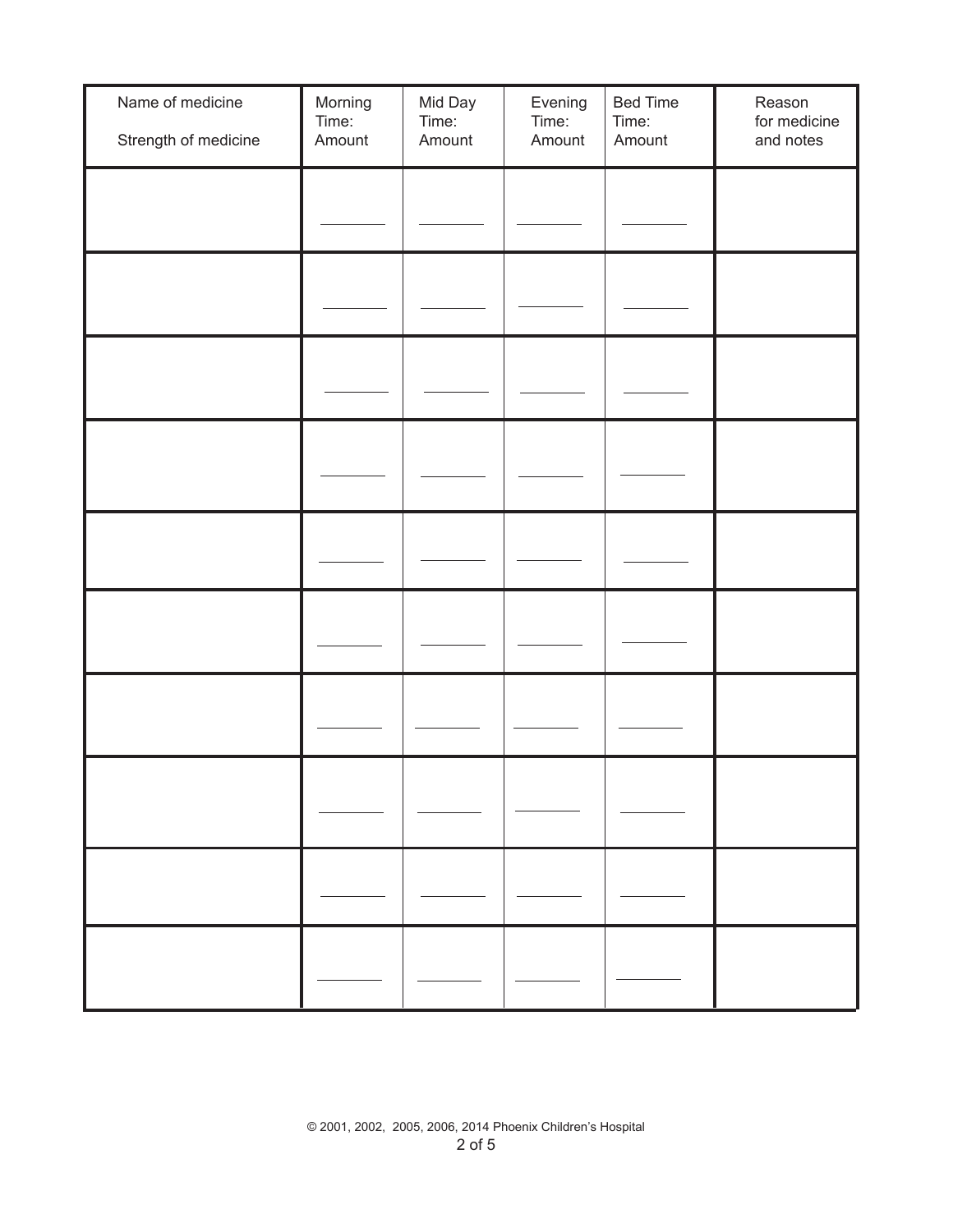If you have any questions or concerns,  $\Box$  call your child's doctor or  $\Box$  call  $\Box$ 

If you want to know more about child health and illness, visit our library at The Emily Center at Phoenix Children's Hospital 1919 East Thomas Road Phoenix, AZ 85016 602-933-1400 866-933-6459 www.phoenixchildrens.org Facebook: facebook.com/theemilycenter Twitter: @emilycenter Pinterest: pinterest.com/emilycenter

Disclaimer

The information provided at this site is intended to be general information, and is provided for educational purposes only. It is not intended to take the place of examination, treatment, or consultation with a physician. Phoenix Children's Hospital urges you to contact your physician with any questions you may have about a medical condition.

> Monday, June 30, 2014 • DRAFT in family review #337 • Written by Tamara Stephenson, MS, RN • Illustrated by Dennis Swain This handout is also available in Spanish as #587/337s.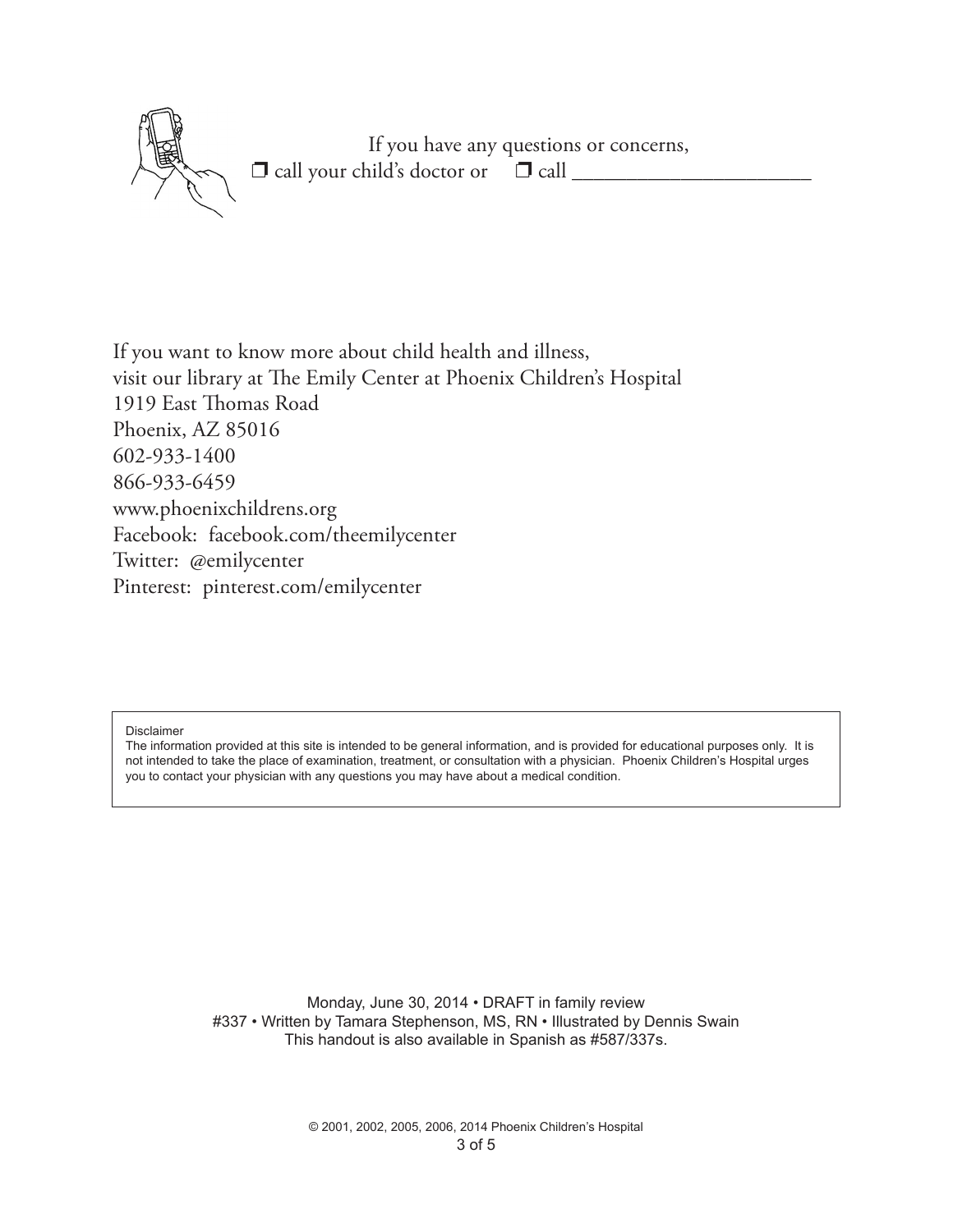



 #337 Si usted desea esta información en español, por favor pídasela a su enfermero o doctor.

## **Medicines to Take**

Name of Health Care Provider: \_\_\_\_\_\_\_\_\_\_\_\_\_\_\_\_\_\_\_\_\_\_\_\_\_\_\_\_\_\_\_

Date returned:  $\begin{array}{ccc} \hline \end{array}$  db

## Family Review of Handout

Health care providers: Please teach families with this handout. Families: Please let us know what you think of this handout.

| Would you say this handout is hard to read?                                                  | J Yes      | O No |  |  |
|----------------------------------------------------------------------------------------------|------------|------|--|--|
| easy to read?                                                                                | $\Box$ Yes | J No |  |  |
| Please circle the parts of the handout that were hard to understand.                         |            |      |  |  |
| Would you say this handout is interesting to read?                                           | $\Box$ Yes | J No |  |  |
| Why or why not?                                                                              |            |      |  |  |
|                                                                                              |            |      |  |  |
| Would you do anything differently after reading<br>this handout?<br>If yes, what?            | コ Yes      | -No  |  |  |
| After reading this handout, do you have any<br>questions about the subject?<br>If yes, what? | J Yes      | No.  |  |  |